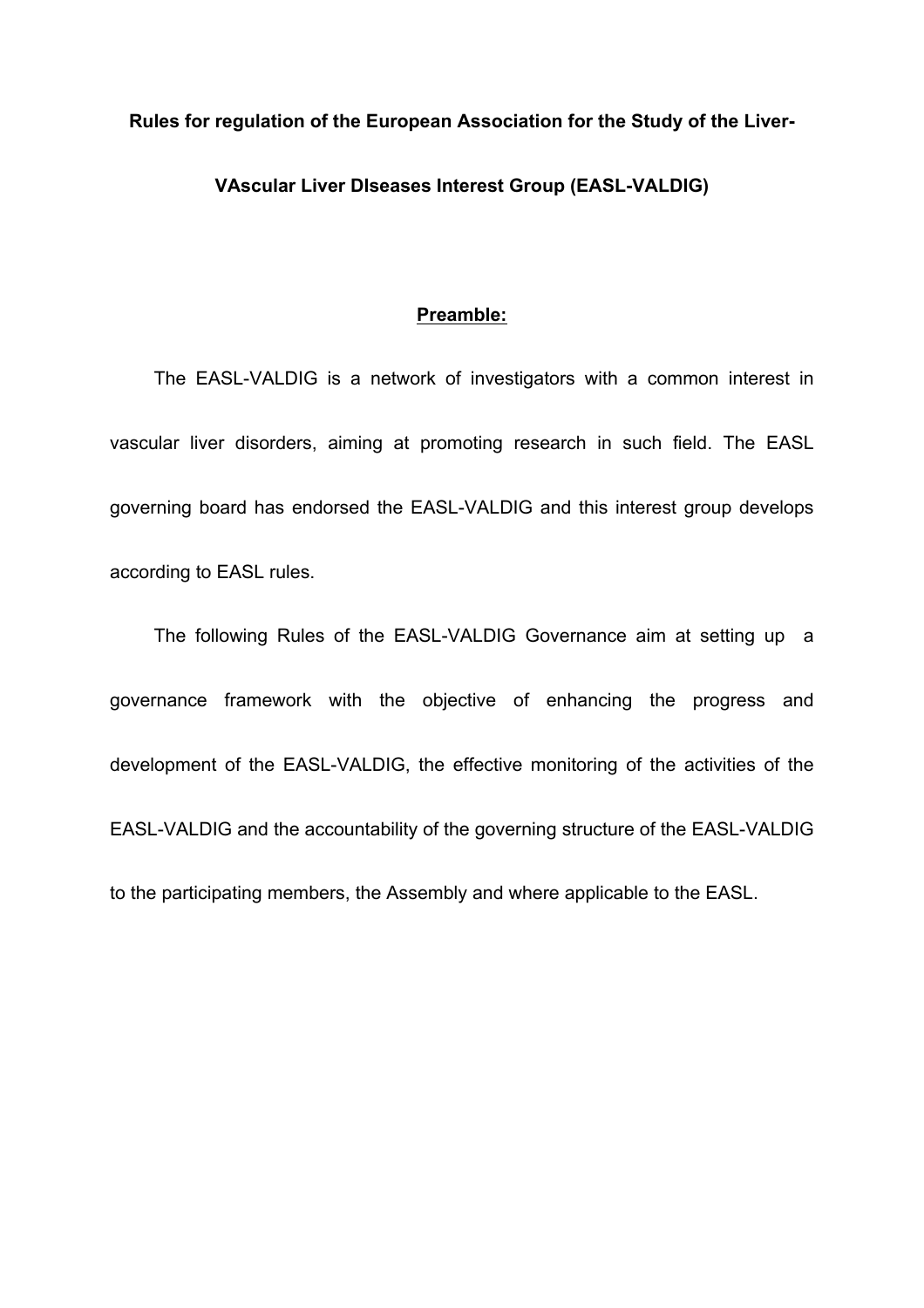#### **Aim of the EASL-VALDIG**

The aim of the EASL-VALDIG is to perform large multicentre epidemiological, pathophysiological and particularly interventional studies within the field of interest and to stimulate research for vascular liver disorders.

Vascular liver disorders (VALDI) is a heterogeneous entity of conditions which are not as frequent as other liver disorders (e.g. hepatitis, cirrhosis, liver failure) and therefore need a large network of collaborating centres to be studied in a sufficient sample size. Portal vein thrombosis, Budd-Chiari-syndrome, idiopathic portal hypertension, and further disorders, which are primary initiated in the tributary and hepatic vessels might form part of VALDI. These disorders may lead to life threatening complications including acute liver failure or complications of portal hypertension. The management of these disorders is not yet standardized. The standardization of the management of VALDI is one aim of this Interest Group.

The EASL-VALDIG intends to operate through a variety of initiatives including:

1. Identifying new relevant topics on VALDI and establishing synergies between groups (basics and clinics) within and outside the EASL-VALDIG.

2. Designing a multi-annual coordinated research program based on these features to which members participating in the EASL-VALDIG can adhere

3. Supporting specific research proposals raised by the members participating in EASL-VALDIG

4. Raising the awareness of VALDI in specialized and general areas of investigation and patients care.

5. Stimulating the formation of new research groups, providing opportunities for young investigators to enter the field, and establishing exchange and interaction with patients associations.

6. Fostering fund raising to support the research activities within the Interest Group and possible areas of cooperation with industry.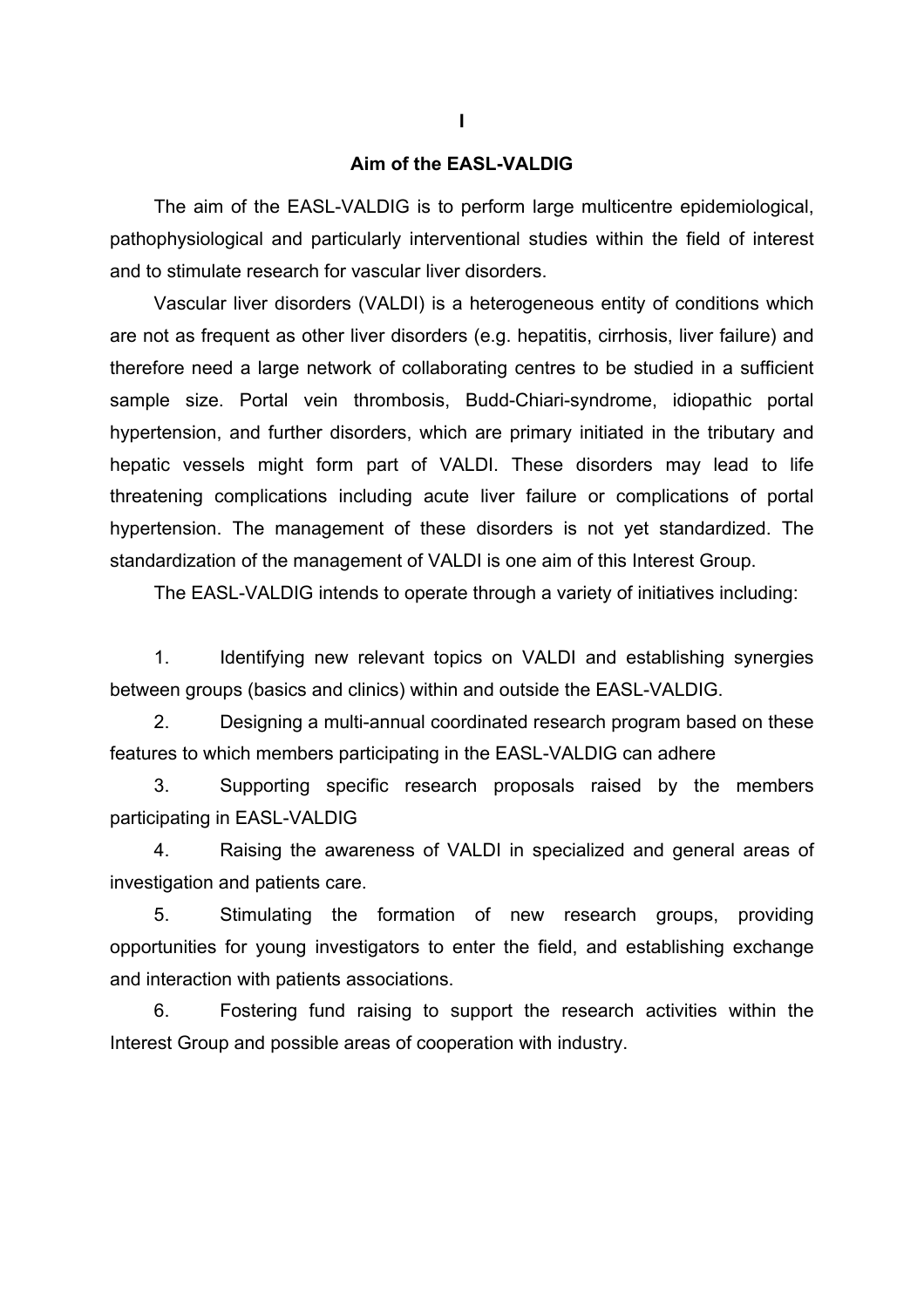# **Members of the EASL-VALDIG**

1. The EASL-VALDIG consists of members mainly affiliated to Departments of Academic Clinical Medicine, but also of interested translational and basic science research groups and foundations, in which studies and research within the aim of the Interest Group may be developed and/or performed.

2. Applicants may be members of the EASL-VALDIG after individual application and acceptance by the Steering Committee. The application should include:

> a. A formal letter communicating the interest to be part of the EASL-VALDIG

> b. A document reflecting the characteristics of the affiliation centre of the applicant, including a detailed description of clinical and research facilities c. Brief CV of the applicant together with a list of his/her main publications on VALDI, or their willingness to contribute in studies in this field

3. The Steering Committee of the EASL-VALDIG shall evaluate the application. The applicant shall become a member of the EASL-VALDIG once the Steering Committee approves the application.

4. In case that in one affiliated institution there are more than one member of VALDIG, for the coordination of studies within EASL-VALDIG, each institution shall designate one Coordinator. An affiliated single centre may have more than one coordinator if the scientific production of this centre on VALDI is very relevant and provided they belong to different departments or areas within the centre (e.g. hepatologist, internist, basic or translational science) or groups with long-term successful well-differentiated research activity within the centre (e.g. participation in multi-centre studies). The coordinator should be hepatologist or equivalent physician (gastroenterologist, internist) or basic/translational scientist with the main interest within VALDI.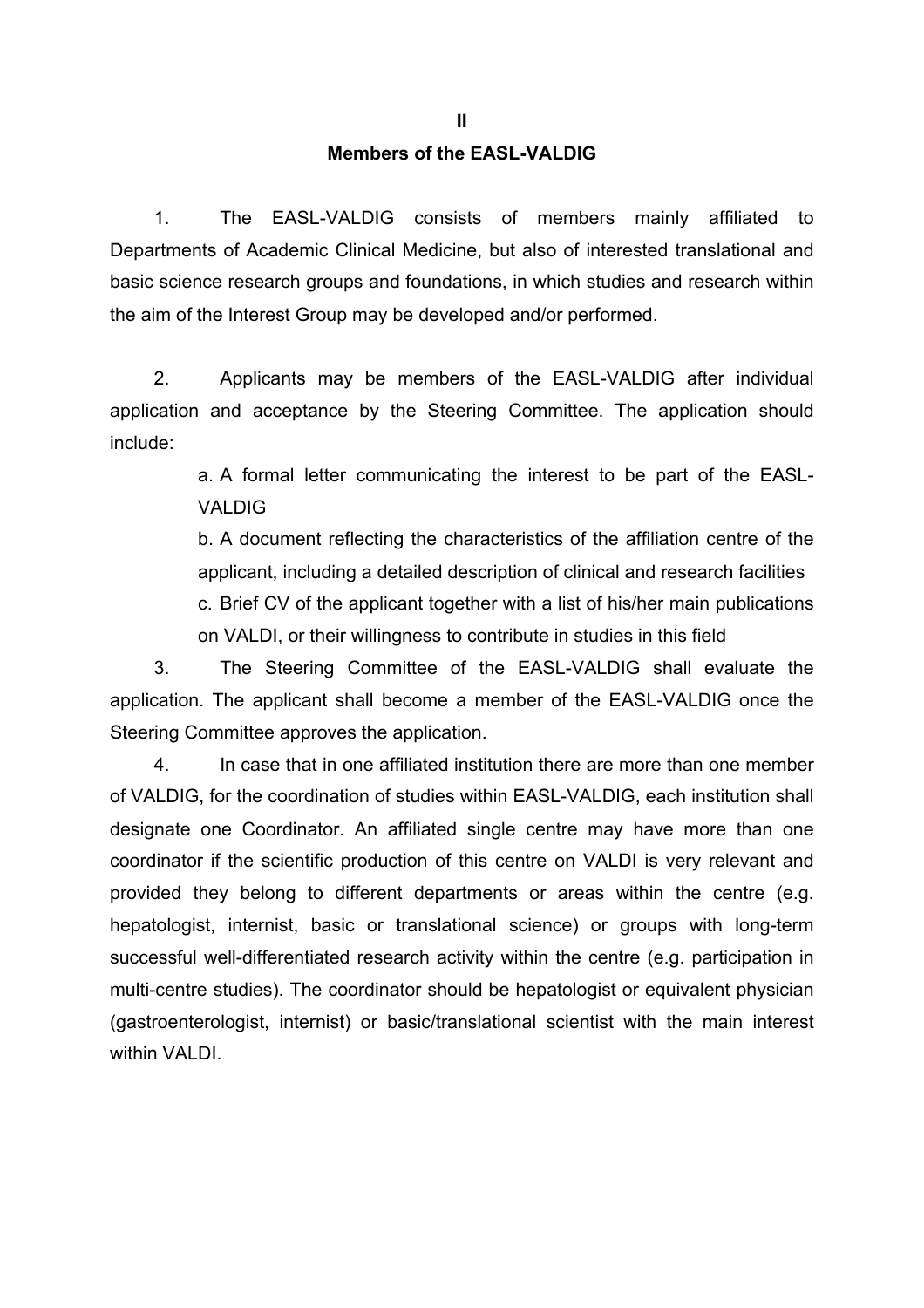#### **The Assembly**

1. All members of the EASL-VALDIG compose the Assembly of the EASL-VALDIG.

2. The Assembly is responsible for:

a. Approving the overall policy of EASL-VALDIG

b. Proposing amendments, deletions or additions to these Rules

c. Proposing candidates for the Steering Committee. These candidates should be affiliated to centres provided with infrastructures for clinical and basic/translational research.

d. Approving possible Annual Accounts of the EASL-VALDIG

3. The Assembly shall meet at least once a year, during the Annual Meeting to be held at the location and on the date designated by the Chair and notified to the members of EASL-VALDIG with a lead time of at least one (1) month. The location and date shall coincide with the EASL International Liver Congress (ILC).

#### **IV**

#### **The Steering Committee**

1. The EASL-VALDIG shall be managed by a Steering Committee composed of ten members.

2. Members of the Steering Committee should belong to the staff of a liver unit or equivalent clinical unit with facilities for clinical and/or basic/translational research and significant experience on VALDI research.

3. Proposals and applications to be a member of the steering committee must be sent to the steering committee at latest two months before the annual meeting.

4. The EASL Governing Board approves the Steering Committee members selected by the Assembly. In case of disagreement, this would be discussed with the VALDIG Chair and Secretary.

5. The members of the Steering Committee shall be appointed for a two (2) year term, which may be extended once for an additional two (2) year subsequent term (a maximum of 4 years). Upon expiration of any such term, the appointment shall be valid until a resolution by the EASL Governing Board is adopted.

6. In order to provide flexibility but avoid discontinuity on the direction of the VALDIG, the elections should be held every two years for five members of the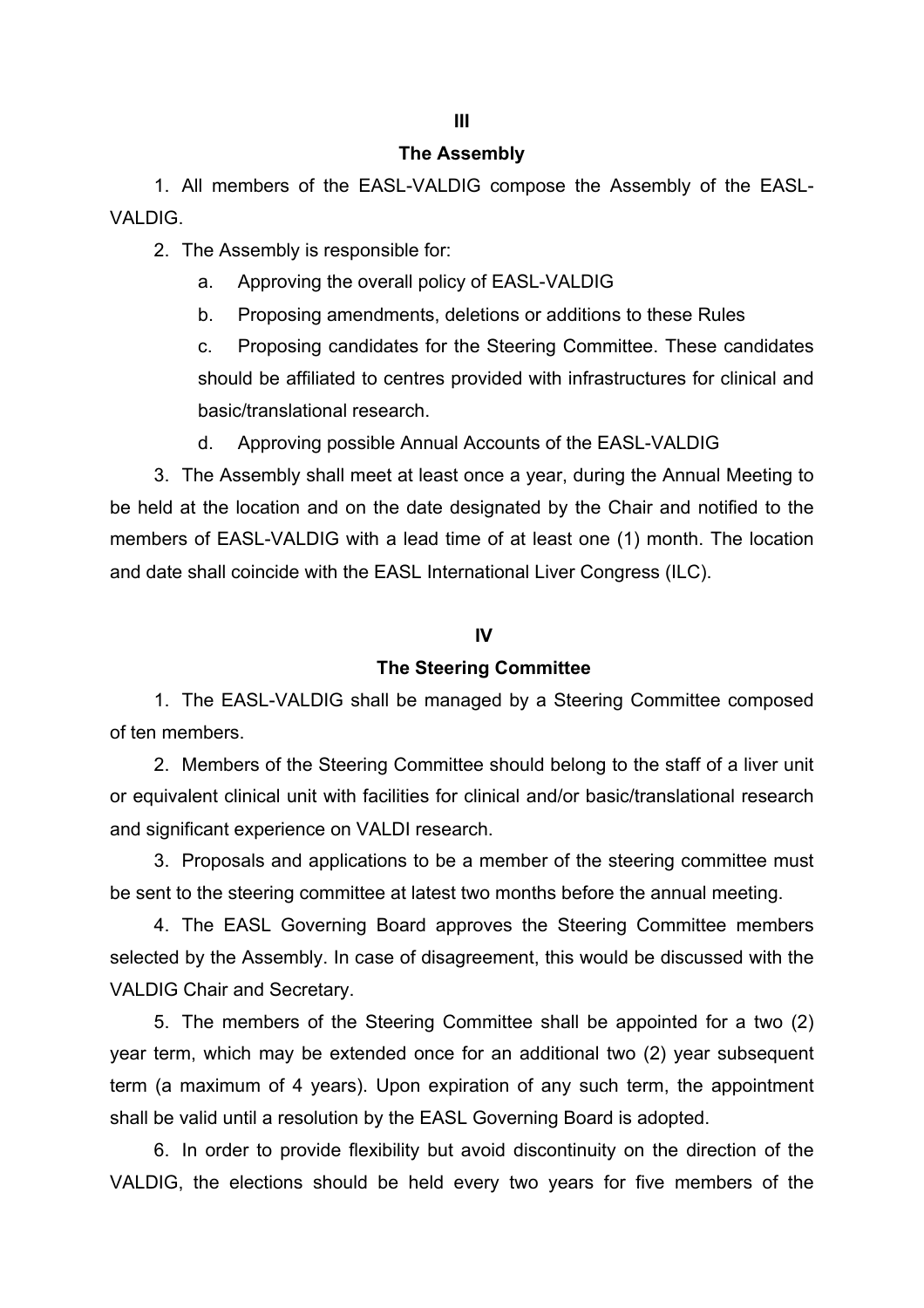Steering Committee. Five of the ten members of the first elected steering committee (EASL 2014) are allowed to be extended twice (a maximum of 6 years).

7. The Steering Committee is the governing body of the EASL-VALDIG and it is responsible for:

> a. Governing the EASL-VALDIG defining its strategy and the scientific direction of the EASL-VALDIG, setting performance objectives; and monitoring implementation.

> b. Identifying important research topics to elaborate the research program of the EASL-VALDIG.

> c. Reviewing, selecting and approving research proposals to be incorporated into the research program or to be performed by or with the support of the EASL-VALDIG. These proposals may be presented by any member of the EASL-VALDIG or by individuals or entities not pertaining to EASL-VALDIG.

> d. Designating the Centres and the individuals who shall participate in the studies included in the research program of the EASL-VALDIG and monitoring performance of such Centres and individuals.

> e. Establishing such Sub-Committees and Working Groups as the Steering Committee may deem appropriate for carrying out specific activities.

> f. Looking for financial resources form public agencies, foundations, and industry and adopting measures to promote visibility of the EASL-VALDIG.

> g. Approving any third party agreement with any non-member of the EASL-VALDIG by any individual who shall participate in the studies included in the research program of the EASL-VALDIG, which may involve in any way the exploitation of any result of any studies included in the research program of the EASL-VALDIG.

> h. Reporting to the assembly on overall policy, direction, promotion and activities.

8. The Steering Committee shall meet at least two (2) times a year, at the location and on the date designated by the Chair, preferentially in Europe, and notified to the members of the Steering Committee with a lead-time of at least one (1) month. In the event that the Chair deems it necessary to hold any extraordinary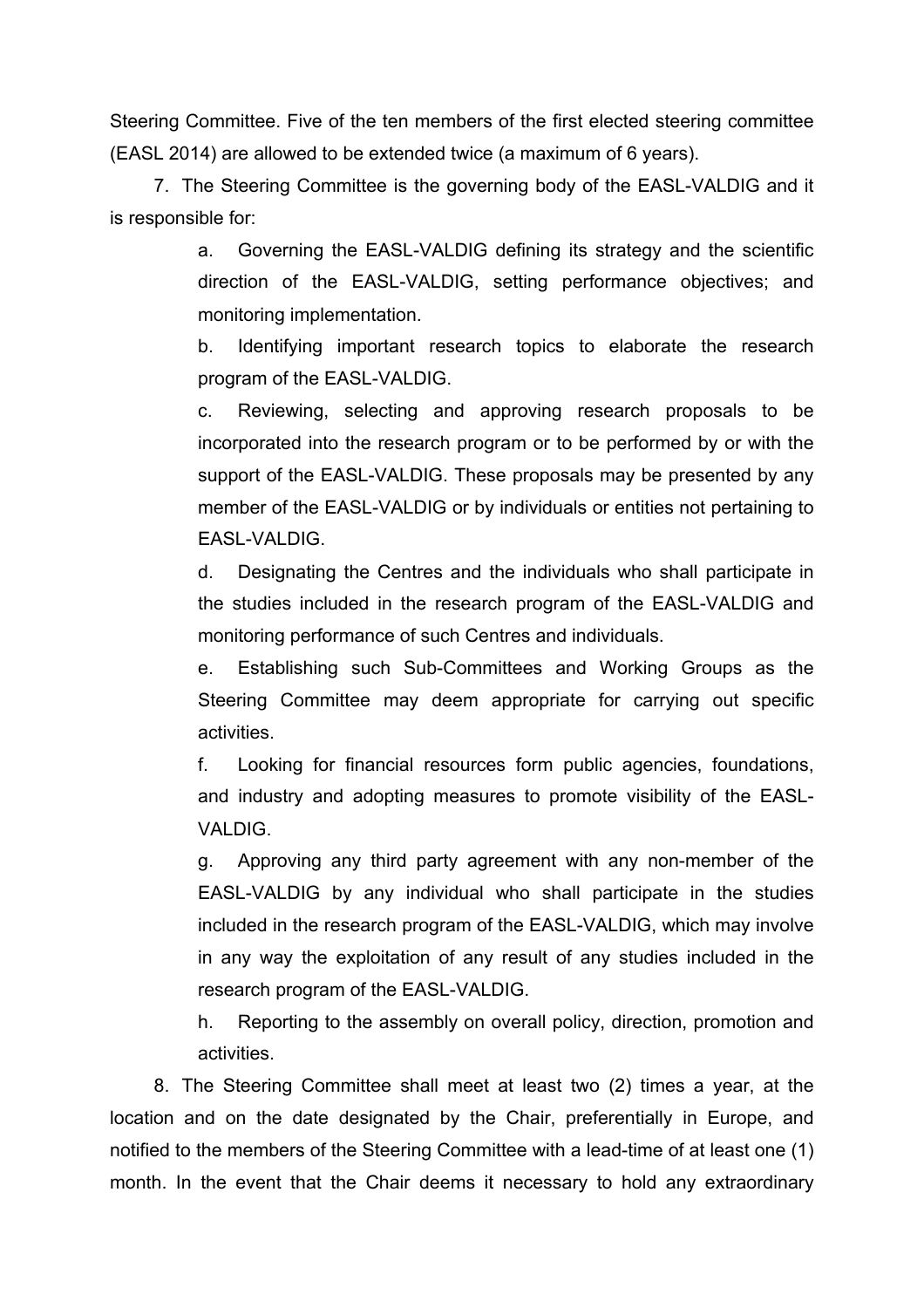meeting, it may issue a notice calling for such meeting with a lead-time of at least five (5) calendar days.

9. The members of the Steering Committee shall not receive any compensation. The EASL-VALDIG shall not cover travelling nor accommodation expenses for the members of the Steering Committee if the meeting is held at the same location and on the same dates of any major international liver meeting in Europe. In other cases, reasonable travel expenses in coach or economy class and reasonable accommodation expenses may be covered by EASL-VALDIG, if possible.

10.All members of the Steering Committee shall exercise their duties on a fully informed basis, in good faith, with due to diligence and care, in a manner which they reasonably believe to be in the best interest of the EASL-VALDIG, and with such care as an ordinarily prudent person in a like position would use under similar circumstances. In order to allow and facilitate the members of the Steering Committee to exercise their duty of loyalty and of care, the following rules and principles shall be observed:

> a. Before a meeting of the Steering Committee, the Chair (or another person to whom the Chair delegates the responsibility) shall establish an agenda and gather materials related to the topics to be discussed.

> b. The members of the Steering Committee shall be provided with all material information, which could reasonably be made available to them in order to make a decision. This information shall be delivered to the members of the Steering Committee with sufficient lead-time prior to each meeting so that they have time to review it.

> c. The members of the Steering Committee may request any information to be validated by external experts.

> d. Discussions at the meetings of the Steering Committee shall be open and frank, allowing all members of the Steering Committee to consider alternatives and consequences. The members of the Steering Committee shall respect a duty of candour. When seeking or recommending action, the members of the Steering Committee shall disclose all information material to the action and shall provide a balanced, truthful account of all matters disclosed in their communications.

> e. Any contract or other transaction where a potential conflict of interest may appear shall be concluded through fair dealing. The negotiations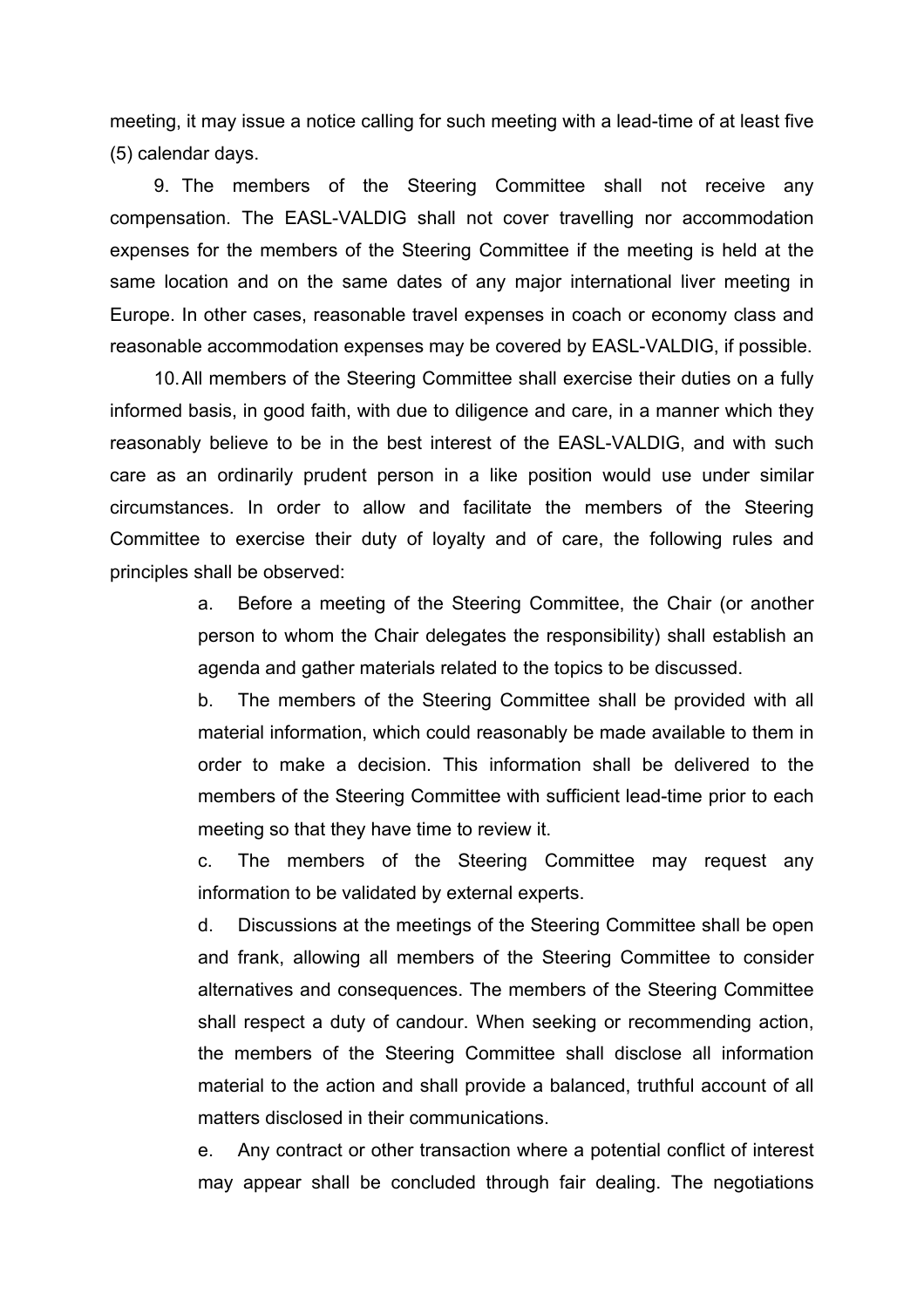leading to such contract or transaction shall only begin if a legitimate interest on the part of the EASL-VALDIG exists and the terms of the contract or transaction shall be at arms length.

f. The minutes of the meeting of the Steering Committee (to be taken by the secretary of the EASL-VALDIG and distributed to all Steering committee members for final approval) shall reflect the contents of the discussion without prejudice to the non-disclosure of any confidential information. The approved minutes will be forwarded to the EASL Governing Board (through the EASL office) as information.

11.The members of the Steering Committee shall seek to obtain a consensus on all matters, which may be presented to them. In the event that voting is required, the Steering Committee may adopt valid decisions when a majority of its members, present or represented at the meeting, vote in favour of such adoption.

12.The EASL Governing Board may also exclude any Member from the Steering Committee, but for such exclusion to be effective, the decision must be endorsed by at least three quarters (3/4) of the members of the Steering Committee other than the Member or Members whose separation is sought, at a special meeting to be held for such purposes.

#### **V**

#### **The Chair and the Secretary**

1. The Steering Committee shall propose an individual to act as Chair of the EASL-VALDIG and an individual to act as Secretary of the EASL-VALDIG among the members of the Steering Committee. The Chair and the Secretary corresponds with the EASL Governing Board.

2. The Chair and the Secretary will remain in charge for two (2) years, and can be confirmed in the position once.

3. The Chair and the Secretary should be senior investigators of sufficient scientific status and advanced enough in their careers to have authoritative presence at the Steering Committee and assembly of the EASL-VALDIG.

4. The Chair is responsible for the conduct and quality of the scientific activities and the finances of the EASL-VALDIG, and represents the EASL-VALDIG in its business with other organizations.